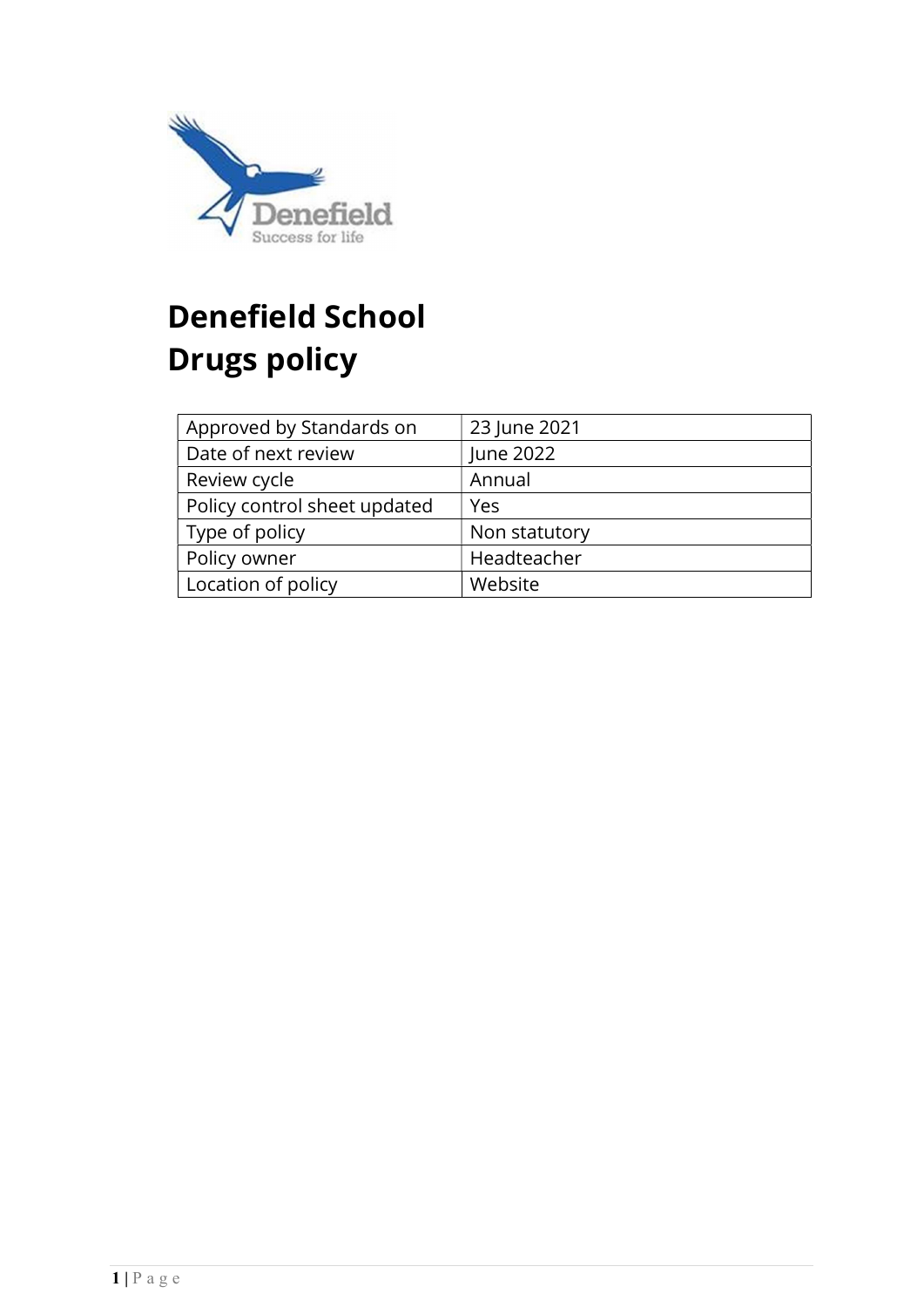

Drugs Policy

# Status

Recommended

#### Aim

At Denefield School we are committed to safeguarding the health, safety and wellbeing of all members of the school community. We believe that we have an important duty to inform and educate students about drugs in order to empower them to lead healthy, happy and fulfilling lives, to make informed and responsible choices and to prevent drug misuse.

#### Purpose

This policy applies to all of the school's students, staff, trustees, parents/carers and visitors. It applies to the school premises up to and including the school gates; students' journeys between home and school; educational visits, residential courses, work experience and extra-curricular activities; and all times when the school is considered to be 'in loco parentis'. It sets out the definition of a 'drug', how any drugrelated incident will be dealt with and the school's approach for delivering drugs education.

## **Definitions**

For the purpose of this policy, the word 'drug' refers to any mood altering substance: all legal drugs, including tobacco, alcohol, electronic cigarettes, solvents or volatile substances (those giving off a gas or vapour which can be inhaled), over the counter and prescription medicines, Novel Psychoactive Substances (NPS), ketamine, alkyl nitrates and all illegal drugs such as cannabis, ecstasy, amphetamines, heroin, crack/cocaine, LSD and any other substances covered by the Misuse of Drugs Act 1971, Psychoactive Substances Act 2016, or that is subject to a temporary class drug order. Drug paraphernalia refers to items such as cannabis grinders, rolling papers, filters, matches, lighters and pipes.

## Education

Drugs education is delivered through the Success for Life programme, and includes lessons, assemblies and talks and workshops by outside speakers. Where appropriate the school will also use canine detection services (drugs' dogs) both for education and for monitoring purposes. Parent and carer education is delivered through talks and workshops by outside speakers.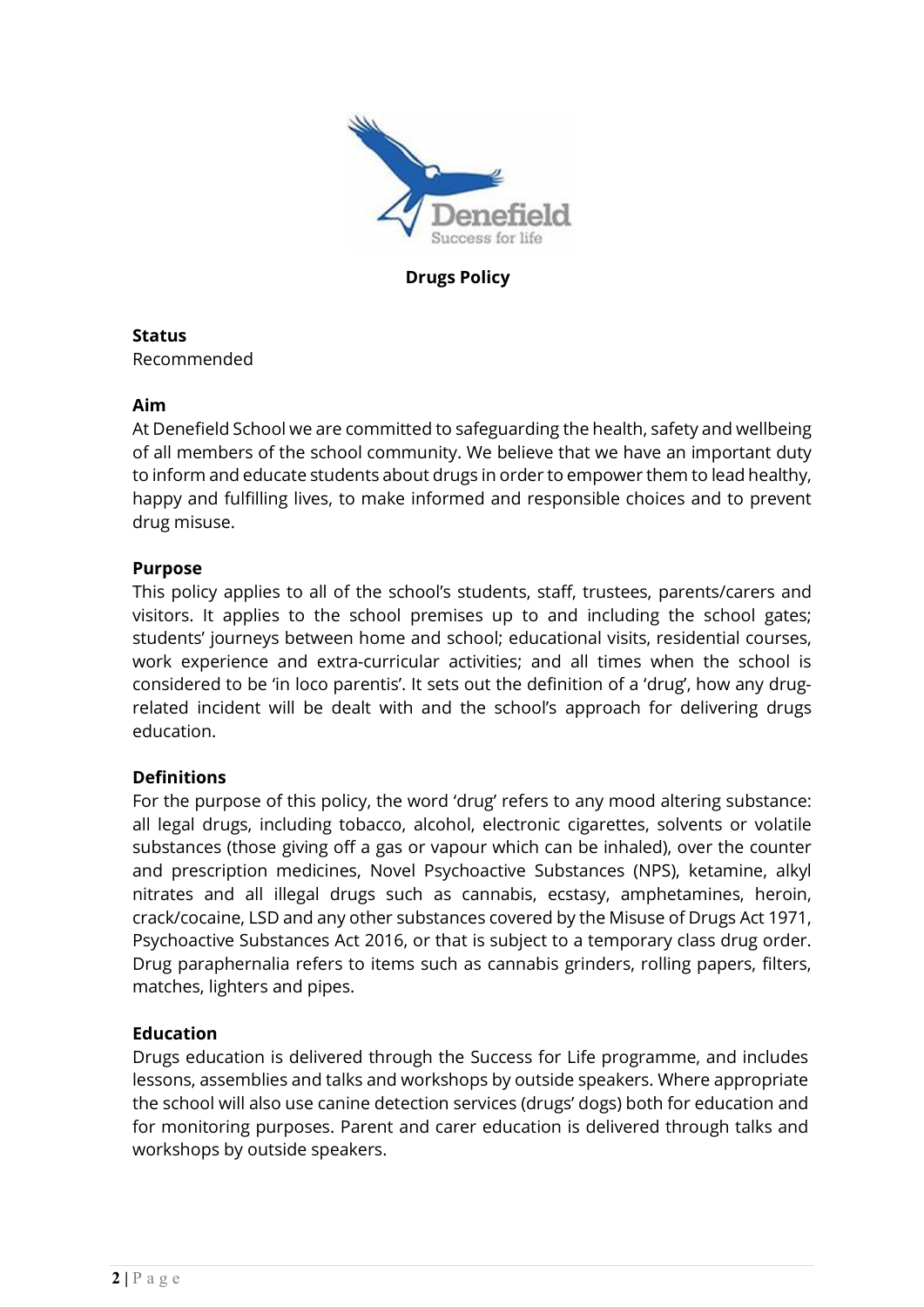# Drug-related incidents

A drug-related incident includes incidents at school, on the way to and from school, or school visits or trips, and is defined as:

- a member of the school community found in possession of drugs or associated paraphernalia;
- a member of the school community is suspected or alleged to be under the influence of drugs;
- a parent/carer or staff member is thought to be under the influence of drugs on the school premises;
- a member of the school community discloses that they (or a family member/friend) are misusing drugs;
- a member of the school community is found to be supplying drugs on the school premises;

A drug-related incident is a serious breach of the school's Behaviour and Discipline policy and Exclusion Policy and is likely to lead to fixed term or permanent exclusion. Thames Valley Police will automatically be notified of any drug-related incident. Illegal substances will be handed to the police to be legally destroyed.

## Roles and responsibilities:

The Headteacher will:

- implement the school's Drugs Policy within the school;
- appoint a Drugs Coordinator:
- provide appropriate training for staff in delivering drugs education and dealing with drug-related incidents as necessary;
- ensure all staff are aware of their responsibilities in relation to drugs education and dealing with drug-related incidents.

The Trust Board will:

- monitor and review the Drugs Policy;
- monitor the number of drug-related incidents;
- monitor and evaluate the school's drugs education provision.

The Drugs Coordinator will:

- investigate any suspected drug-related incident;
- inform the Headteacher of all drug-related incidents as soon as possible;
- ensure timely and appropriate contact with parents/carers is made by the relevant House team following a drug-related incident;
- complete and maintain accurate records of all drug-related incidents, using the drug-related incident (DRI) form;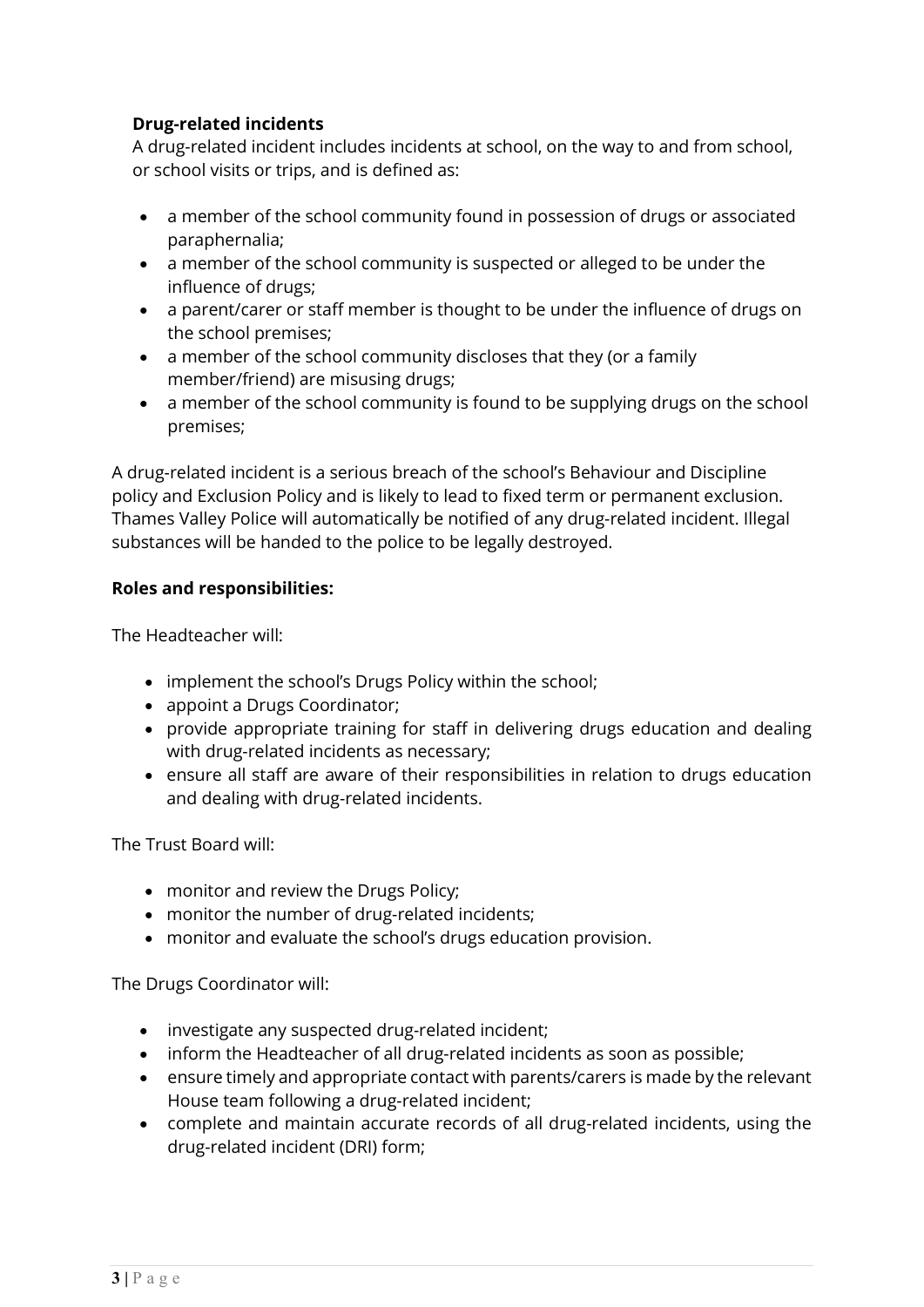liaise with the Designated Safeguarding Lead, making referrals to external agencies as appropriate.

The Head of House with responsibility for the Success for Life programme will:

- produce the Success for Life programme for Years 7-11, including drugs education;
- ensure that drugs education lesson plans and resources are in place for all sessions for Years 7-11;
- monitor and review the provision of drugs education for Years 7-11.

The Assistant Headteacher with responsibility for Sixth Form will:

- produce the Success for Life programme for Years 12 and 13, including drugs education;
- ensure that drugs education lesson plans and resources are in place for all sessions for Years 12 and 13;
- monitor and review the provision of drugs education for Years 12 and 13.

Heads of House will:

- ensure that the Success for Life programme, including drugs education, is delivered by tutors;
- quality assure the provision of drugs education;
- assist the Deputy Headteacher / Assistant Headteacher (Personal Development and Welfare) to investigate any drug-related incident as necessary;
- ensure timely and appropriate contact is made with parents following a drugrelated incident.

Teachers will:

- be aware of their responsibilities in relation to drugs education;
- deliver drugs education sessions using the lesson plans and resources provided.

All staff will:

- be aware of their responsibilities in relation to drug-related incidents;
- report any concerns regarding drug-related incidents as soon as possible to the Deputy Head and relevant House team.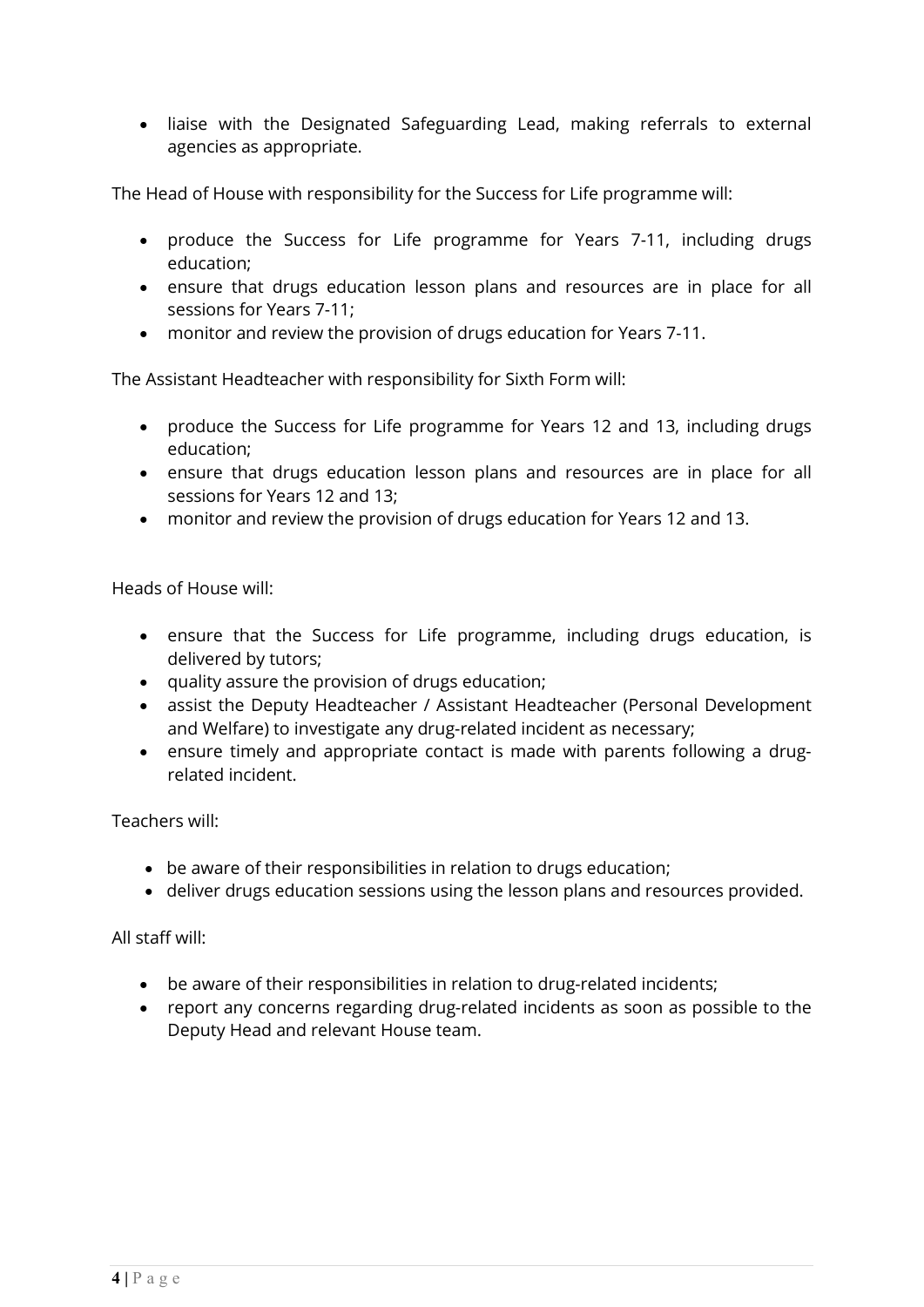#### Arrangements for monitoring and evaluation

This policy will be reviewed regularly and will be updated in response to new guidance and/or legislation as necessary.

The Trust Board will review the Success for Life programme through an annual report to the Standards Committee. The Trust Board will monitor the number of drug-related incidents through the Behaviour and Exclusions reports to the Standards committee.

#### Who/what was consulted

The Senior Leadership Team Heads of House

#### Linked policies

- Behaviour and Discipline Policy
- Code of Conduct for parents/carers and visitors
- Curriculum Policy
- Exclusions Policy
- Respect and Responsibility Charter
- Safeguarding, Child Protection Policy
- Special Educational Needs Policy
- Search and Confiscation Policy
- Use of Reasonable force Policy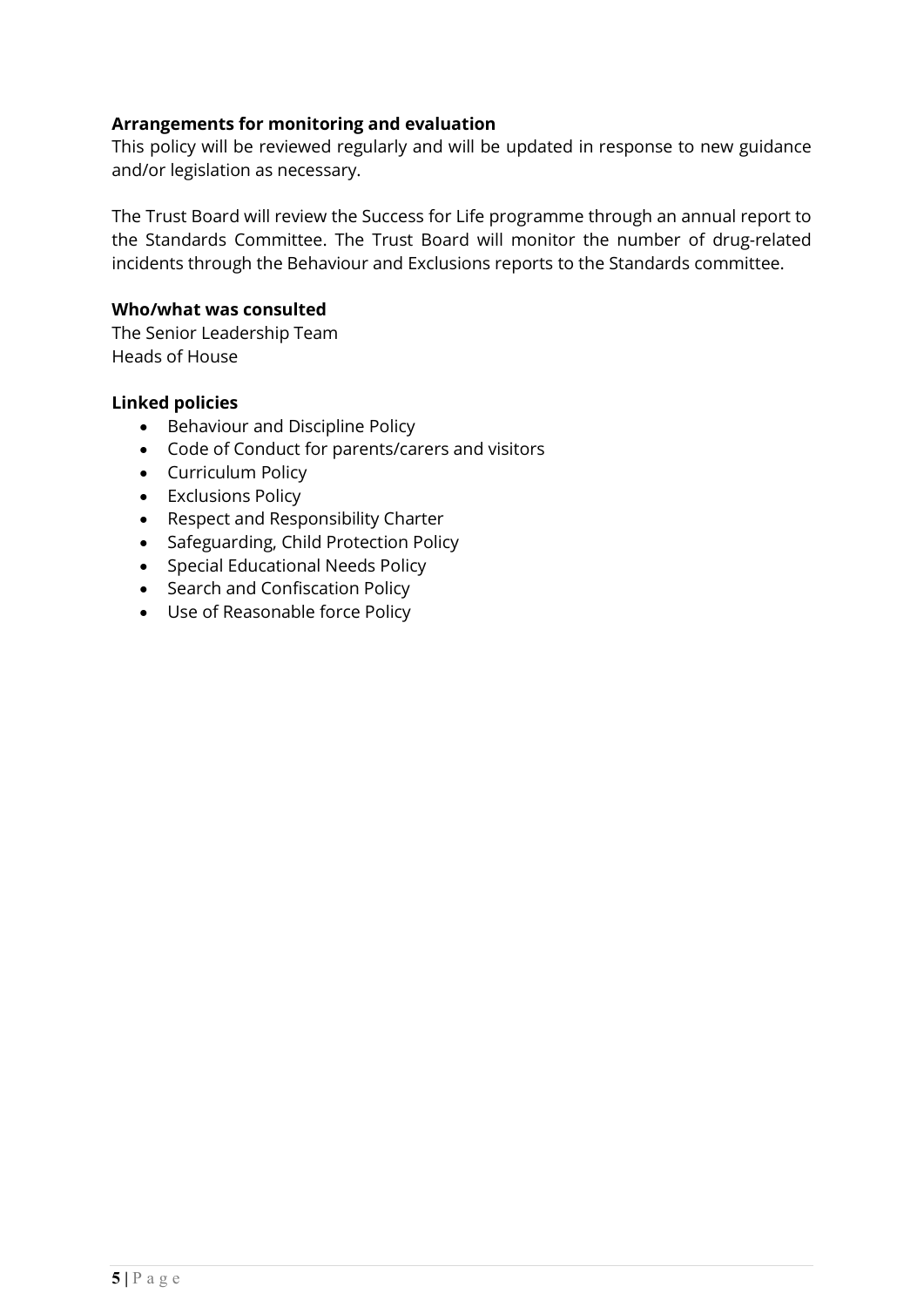

#### Record of Drug-related Incident (DRI)

| Emergency<br>/intoxication | Suspicion<br>OFF<br>premises | Suspicion<br>ΟN<br>premises | Discovery<br>OFF<br>premises | <b>Discovery</b><br>ΟN<br>premises     | Student<br>disclosure | Parentai<br>use | Parental<br>concerr |  |
|----------------------------|------------------------------|-----------------------------|------------------------------|----------------------------------------|-----------------------|-----------------|---------------------|--|
|                            |                              |                             |                              |                                        |                       |                 |                     |  |
|                            | ______                       | $\sim$ $\sim$               |                              | ___<br>the contract of the contract of |                       |                 |                     |  |

Tick one or more of the boxes to indicate the relevant category

| Name of student:                      | Name of school:   |
|---------------------------------------|-------------------|
| Tutor group:                          |                   |
| <b>Gender: Male/Female</b>            | Time of incident: |
| Age of student:                       |                   |
| Ethnicity of student:                 | Date of incident: |
| (For DAT records)                     |                   |
|                                       | DRI completed by: |
| Tick box if second or subsequent      |                   |
|                                       |                   |
| incident involving student: $\square$ |                   |

First Aid given: No/Yes If yes, by whom:

Ambulance/Doctor called: No/Yes if yes, by whom:

| Drug(s) involved (if known):   | Sample found: Yes/No<br>Where retained:  |  |  |
|--------------------------------|------------------------------------------|--|--|
| Name of senior staff involved: | If not retained, destroyed at what time? |  |  |
|                                | Destruction witnessed by:                |  |  |

| Parent/carer informed by:                    | Date and Time: |
|----------------------------------------------|----------------|
| Student referred to The Edge: Yes/No         |                |
| Parental consent for referral sought: Yes/No |                |
| Police informed: Yes/No                      |                |
| URN:                                         |                |
|                                              |                |
| Witnesses (2 minimum)                        |                |
| $\cdot$                                      |                |
| 2:                                           |                |

Brief description of situation/symptoms:

Other action taken: (any other agencies involved; sanctions imposed)

PLEASE FILE WITH DESIGNATED SAFEGUARDING LEAD